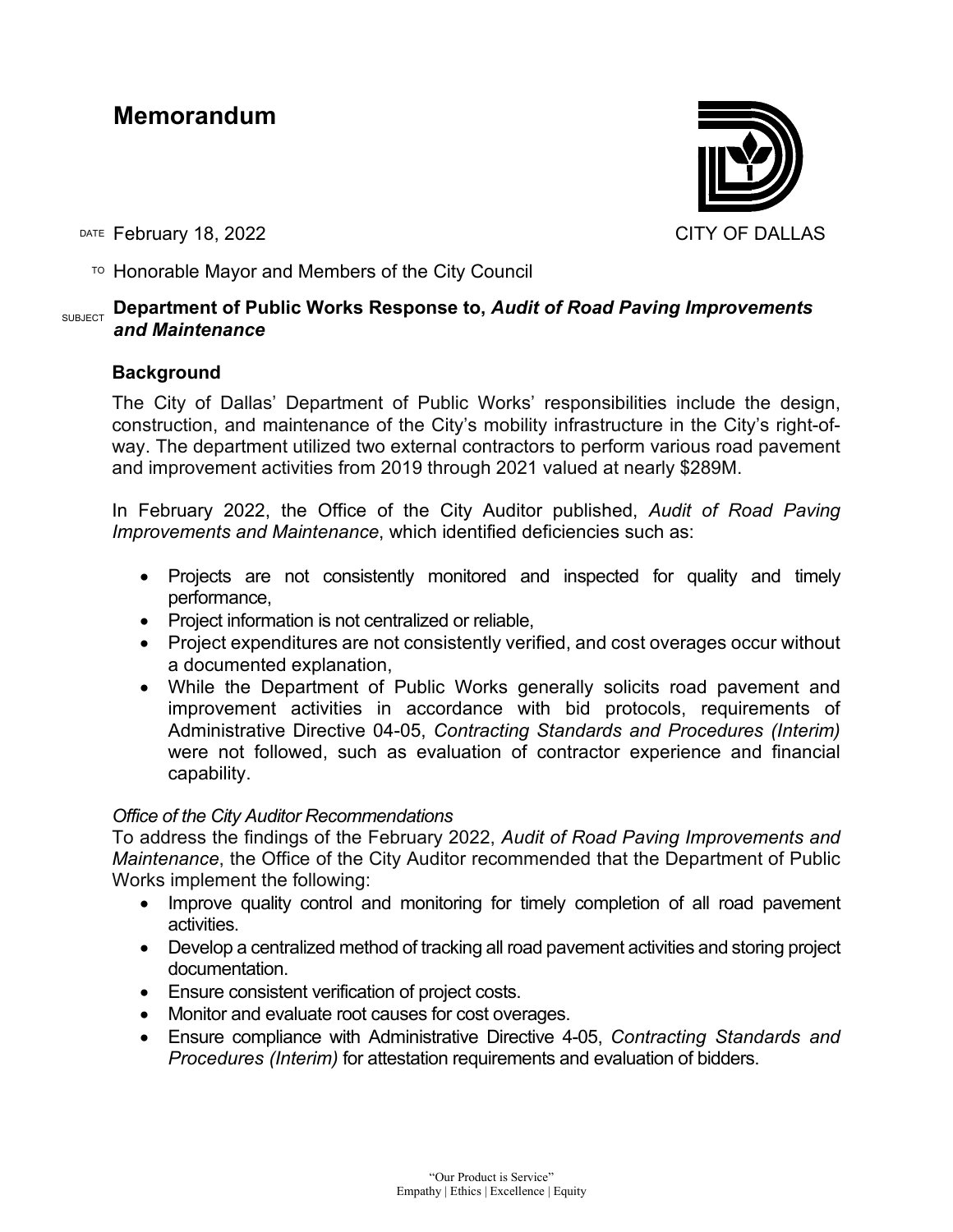DATE February 18, 2022 SUBJECT Department of Public Works Response to, *Audit of Road Paving Improvements and Maintenance*

#### *Purpose of Memorandum*

Given the findings and recommendations found in the, *Audit of Road Paving Improvements and Maintenance*, as well as the commentary in subsequent articles posted by the *Dallas Morning News* and the *Dallas Observer*, the purpose of the memorandum is to address the audit findings and recommendations.

#### **Department of Public Works Responses to Audit Findings and Recommendations**

**Finding:** Projects are not consistently monitored and inspected for quality and timely performance.

**Auditor Recommendation:** Improve quality control and monitoring for timely completion of all road pavement activities.

**Public Works Response:** The Department of Public Works completes more than 1,000 road paving and maintenance projects per year monitored by a team of 12 Inspectors. During peak construction periods, on a daily basis, the 12 Inspectors can be monitoring an average of 75 active projects. While the volume of projects, the duration of some projects (preservation projects can last 1-2 days while resurfacing projects can last up to 6-8 weeks), and the number of personnel does not allow our Inspections team to be on each project site at all times, Public Works does have a process for inspection. While documentation may not support inspections activities of all projects, each project is inspected at various milestones and a final inspection is conducted at the project's completion. Furthermore, all projects have one-year warranty and if defects occur during the warranty period, the contractor is required to repair the deficiency.

Understanding the inspections process, the team monitoring projects, and the warranty of contractual street maintenance, Public Works is in the process of completing position reconfigurations to add three Inspectors and a Contracts Compliance position to the Inspections team. Two auditing positions will also be added to the Department of Public Works to help implement existing audit recommendations and ensure regular monitoring of the financial and operational processes of the Contractual Street Maintenance Program and other programs within the department. The additional Inspections, Contracts Compliance, and Auditing staff will improve project quality control and help increase timely completion of road pavement activities, to include proper documentation of inspections.

**Finding:** Project information is not centralized or reliable.

**Auditor Recommendation:** Develop a centralized method of tracking all road pavement activities and storing project documentation.

**Public Works Response:** While the Department of Public Works uses multiple platforms for tracking the data, each platform is a reliable source that provides different information. However, Public Works is actively working with the City's Department of Information Technology Services to consolidate these different systems and centralize these efforts.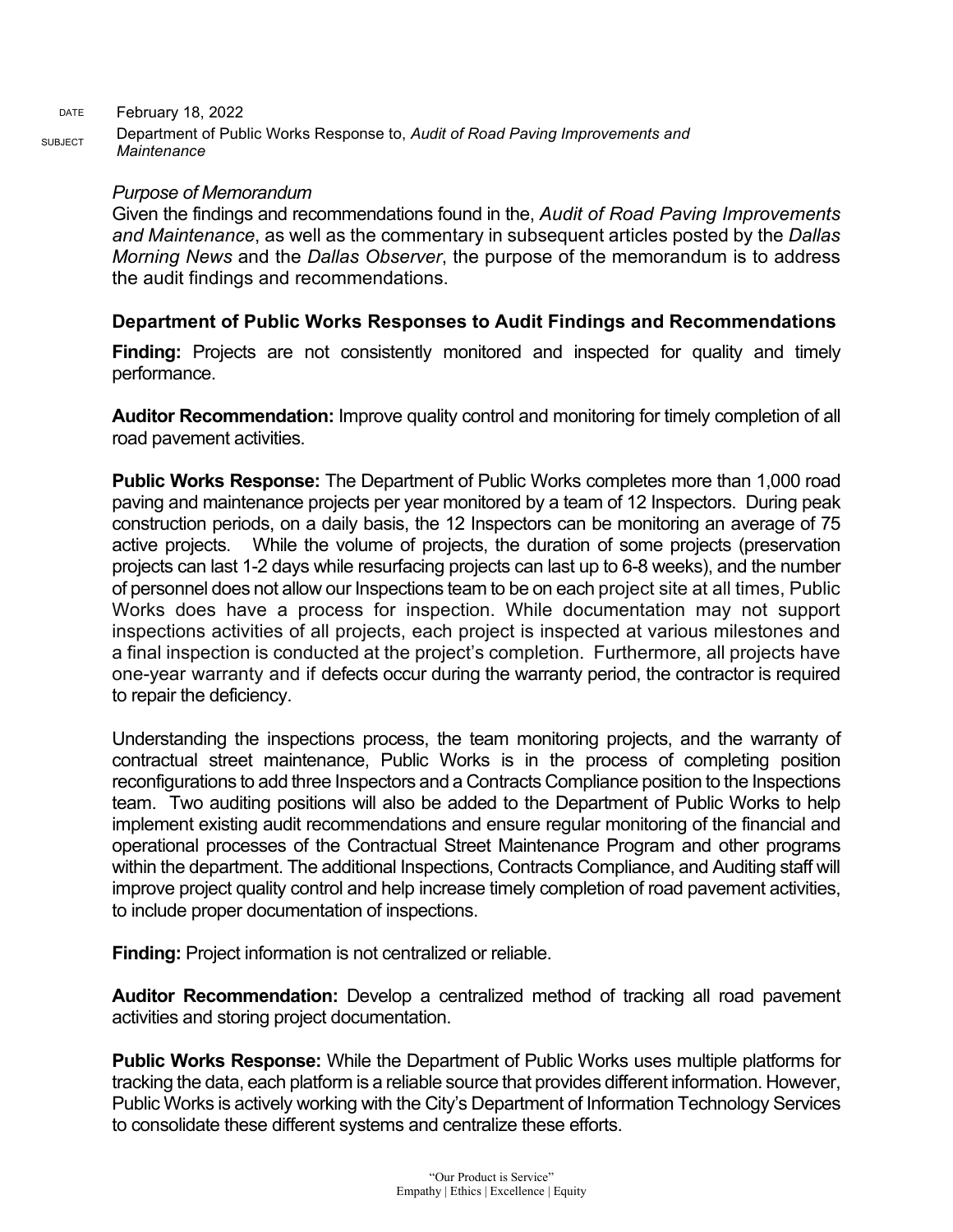DATE February 18, 2022 SUBJECT Department of Public Works Response to, *Audit of Road Paving Improvements and Maintenance*

> **Finding:** Project expenditures are not consistently verified, and cost overages occur without a documented explanation.

> **Auditor Recommendations:** 1) Ensure consistent verification of project costs. 2) Monitor and evaluate root causes for cost overages.

> **Public Works Response:** As the Department of Public Works completes over 1,000 paving and maintenance projects annually, it is not feasible to create a detailed project estimate for each street maintenance project. Instead, Public Works creates cost estimates at a program level based upon a lane mile cost of the treatment type for each street being improved. While visual inspections support the treatment type and cost programmed for each street, the visual inspections do not account for cost-adding, site-specific variables such as abandoned rail tracks or pipes under the street or larger areas of base failures in need of repair that are not visible until existing pavement or concrete is first removed. While not programmed in each project budget, not addressing all of the site-specific variables will result in continued issues such as ponding water and inevitably lead to premature failures of the street.

> Given the site-specific variables of each project and taking into account the audit's small sample size of 16 projects completed in 2019 and 2020, it should be noted that the Department of Public Works completed the, *Street Treatment Selection Manual* in 2021 that included updated lane mile costs of street improvements treatment types. To address programming of additional funding needed to complete greater amounts of flatwork (curb and gutter, driveway approaches, or sidewalk) to correct drainage corrections, Resurfacing Plus is one example of a treatment type added to more accurately estimate a project's budget.

> **Finding:** While the Department of Public Works generally solicits road pavement and improvement activities in accordance with bid protocols, requirements of Administrative Directive 04-05, *Contracting Standards and Procedures (Interim)* were not followed, such as evaluation of contractor experience and financial capability.

> **Auditor Recommendation:** Ensure compliance with Administrative Directive 4-05, *Contracting Standards and Procedures (Interim)* for attestation requirements and evaluation of bidders.

> **Public Works Response:** The Department of Public Works recognizes that this was a missed opportunity and in response, an annual training presentation will be developed and presented to Public Works staff involved with construction procurement and the additional Contracts Compliance and Auditor positions will ensure adherence to all administrative directives.

## **Conclusion**

While the, *Audit of Road Paving Improvements and Maintenance* did identify deficiencies to include a lack of documentation of inspections and cost overages compared to general project estimates based upon an average cost of treatment per lane mile, from enhanced project estimates to creating new inspections and compliance positions, the Department of Public Works has already implemented and will continue implementing measures to address the identified deficiencies.